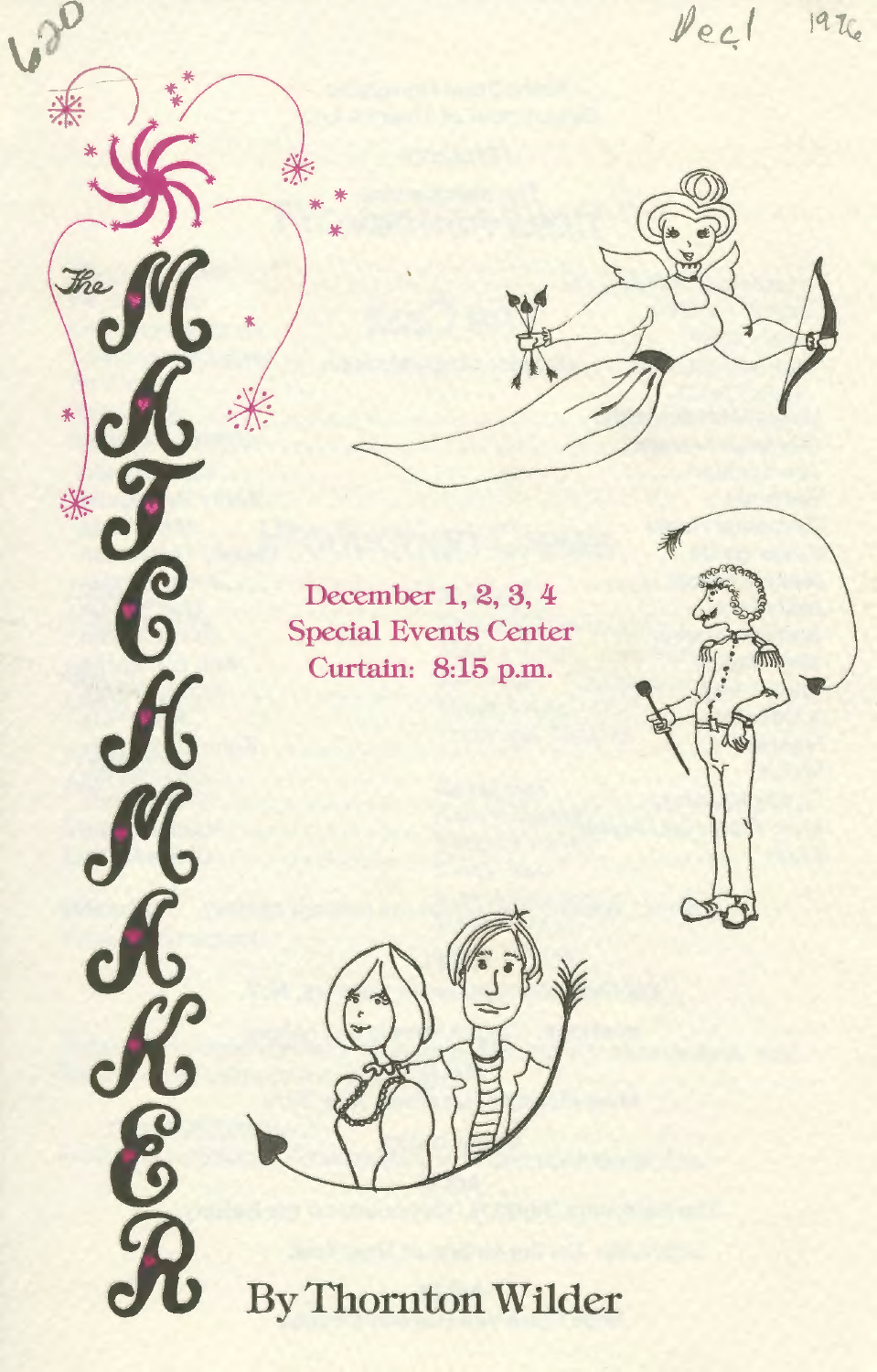### Boise State University Department of Theatre Arts

Presents

### **The Matchmaker By Thornton Wilder**

# **The Cast**

(in order of appearance)

| Ermengarde Wendy Thompson  |  |
|----------------------------|--|
|                            |  |
|                            |  |
| Barnaby TuckerDavid Alphin |  |
|                            |  |
|                            |  |
|                            |  |
|                            |  |
|                            |  |
|                            |  |
|                            |  |
|                            |  |
|                            |  |

Time: Around the turn of the present century

**Act** I

Vandergelder's house in Yonkers, N.Y.

Interlude: On the streets of Yonkers

**Act** II

Miss Molloy's hat store, New York

### **Intermission**

### **Act** Ill

The Harmonia Gardens Restaurant on the Battery

Interlude: On the streets of New York

### **Act IV**

Miss Flora Van Huysen's house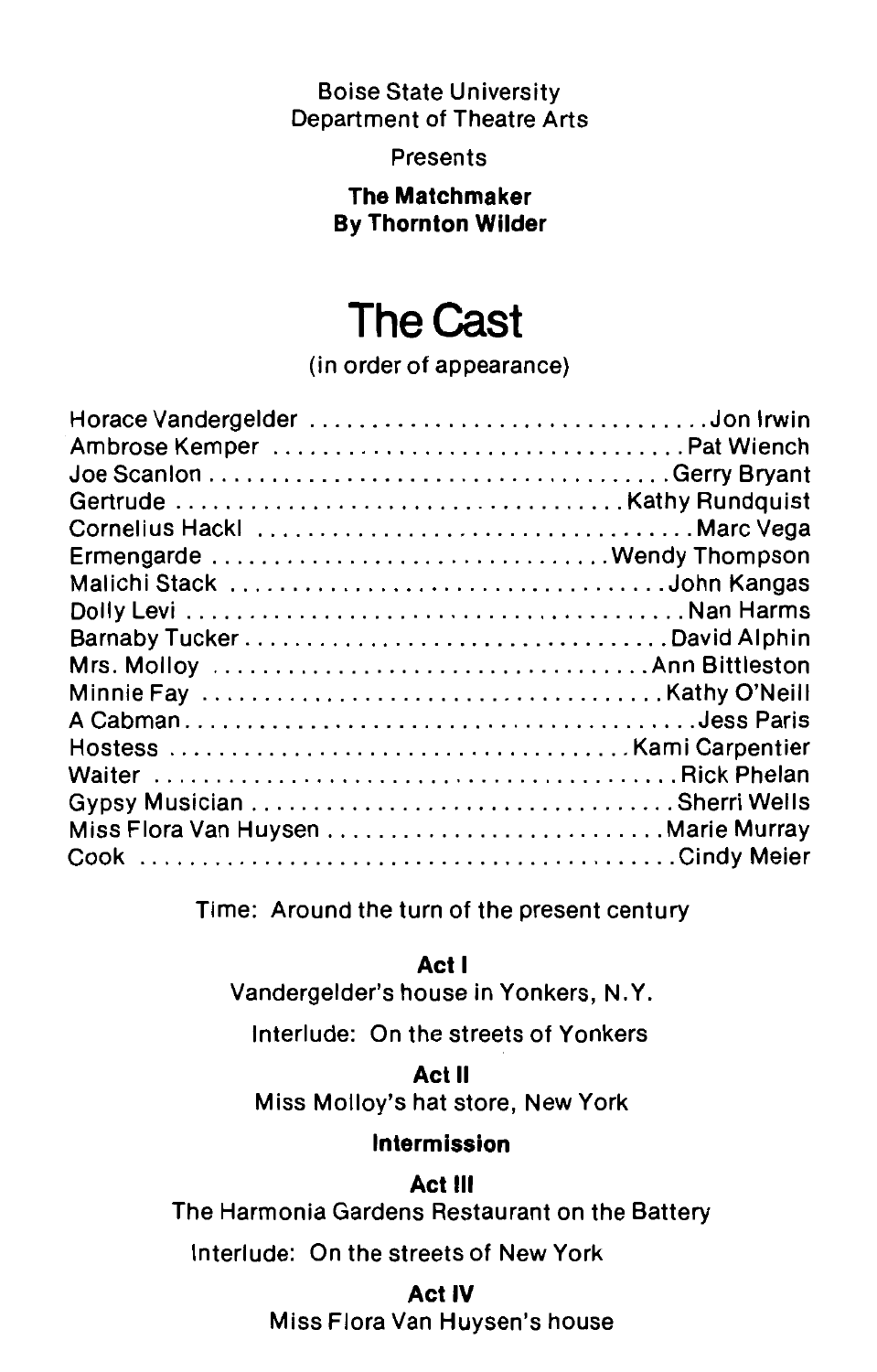# **Production Staff**

| Set Designer Delores Ringer        |  |
|------------------------------------|--|
|                                    |  |
|                                    |  |
|                                    |  |
|                                    |  |
| Assistant Director Nancy Frederick |  |

### **Production Crews**

**Lighting**  Cheryl Hurrle

**Sound**  Leslie Fowler

**Properties**  Alan Anderson

**Stage Manager**  Eric Bischoff

**Make-Up**  Natalie Rundquist

### **Scenery**

Student Employees: Seelye Smith, Jess Paris, Jon Irwin. Members of Theatre Arts 117: Technical Theatre

#### **Costumes**

Nancy Harms Melanie Yallan Cindy Meir Alan Anderson Julia Franklin Marie Murray

Special acknowledgement to Ziegler Electric for chandeliers, and Self Service Furniture for carpeting.

"The Matchmaker," Produced by Special Arrangement with Samuel French, Inc.